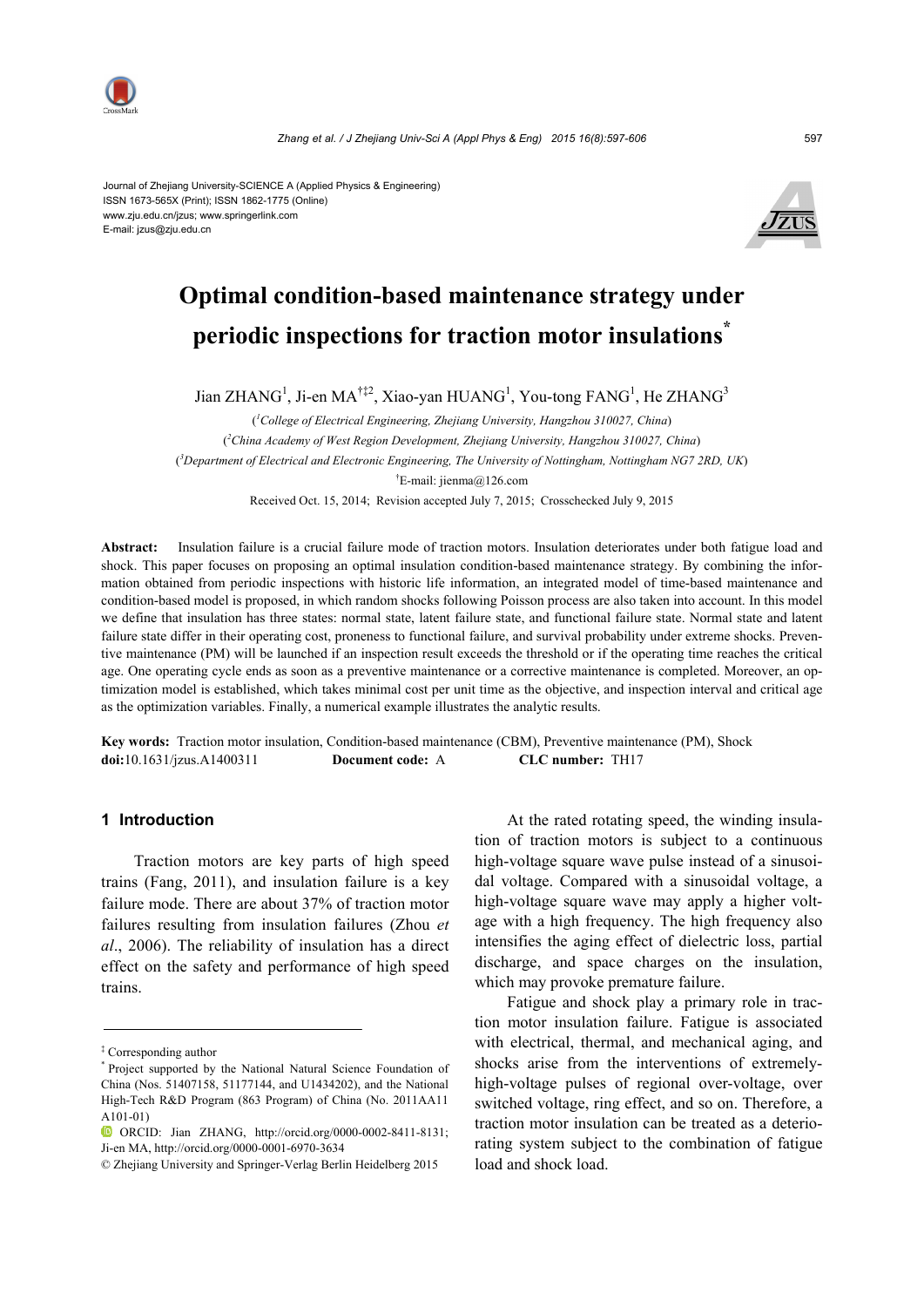Timely maintenance can free traction motor insulations from sudden catastrophic breakdown. Maintenance planning is of vital importance to guarantee safety and availability. Time-based maintenance (TBM) and condition-based maintenance (CBM) are two mainstream strategies of preventive maintenance (PM) (Liu *et al*., 2007; Asadzadeh and Azadeh, 2014; Gao *et al*., 2014). Up to now, TBM based on historical life information is the main method for insulation maintenance, where maintenance is scheduled based on a pre-specified age threshold. It has obvious drawbacks, such as either excessive or insufficient maintenance (Ma, 2008). With the development of sophisticated inspection technology on key performance parameters, such as the quantity of partial discharge, the polarization index, and winding insulation resistance, CBM shows great potential to substitute for TBM. However, as far as we are aware no CBM policy specific for motor insulations has been proposed in previous studies.

The issue of CBM policies for deteriorating systems has attracted a lot of attention. Most CBM models rely on the accessibility to degradation process information (Lu and Liu, 2014; Shi and Zeng, 2014). Gebraeel *et al*. (2005) presented a maintenance model combining the estimation of residual life distribution based on the Bayes theory and PM, in which the degrading function was assumed to be linear. Yang and Klutke (2000) and van Noortwijk (2009) described the degrading characteristics of deteriorating systems by a Gamma process and a Levy process.

Life data collected by the manufactures of insulation materials and the accelerating test results before delivery both make the life distribution accessible, and the integration of CBM and TBM is both possible and a significant development in engineering practice. Up to now research on TBM and CBM has remained separate. Data sharing between these two maintenance modes is a problem and worthy of in-depth research (Ahmad and Kamaruddin, 2012). By sharing the statistical process data, some researchers attempted to establish the joint optimal models of CBM and TBM for manufacturing systems (Panagiotidou and Tagaras, 2008; 2010; 2012; Yin *et al.*, 2015). This model is innovative by maximally using the life information and state information and can be extended to deteriorating system maintenance with modification. In addition, Tang *et al*. (2015) provided an autoregressive model to describe system degradation.

For shock models, Tang and Lam (2006) and Lam (2009) proposed a maintenance model for deteriorating systems under *δ*-shock, which worked out the maintenance plan on the basis of the interval between two shocks. Hu (1995) and Montoro-Cazorla and Pérez-Ocón (2014) established the model considering the shock effect by adopting a Markovian process. All the above-mentioned shock models assumed that each shock may lead to a discount of residual life. The accumulation of life loss is used as a reference to set up maintenance models, but these do not match the extreme shock situation of traction motor insulations. Some researchers also extended the degradation-threshold-shock model of optimal maintenance, which integrated degradation and shock effects and described them with stochastic process models (Wang *et al.*, 2011; Castro, 2013; Lin *et al*., 2014; 2015; Caballé *et al*., 2015; Castro *et al*., 2015).

In summary, for the application of CBM in insulation maintenance, it is a big challenge to establish an integrated model of TBM and CBM, one which explicitly takes extremely-high-voltage shock effect into account. In this paper, we propose a maintenance policy in which periodic inspections are conducted to evaluate insulation performance and the preventive maintenance actions are initialized by exceeding the critical age or exceeding a prespecified inspection threshold. An optimization model is set up, which takes inspection interval and the critical age as the optimization variables, and minimal maintenance cost per time unit as the optimization objective.

In this paper, we first describe the problem setting, and the basic assumption of the maintenance strategy with details. Then, we focus on the optimization model and establish the optimization model ignoring the shock effect as a preparation for future analysis. At last, the proposed model is validated through a numerical example.

#### **2 Problem statement and description**

The proposed maintenance strategy is described as follows.

1. The failure modes of traction motor insulations can be divided into two categories (Yao *et al*., 2013):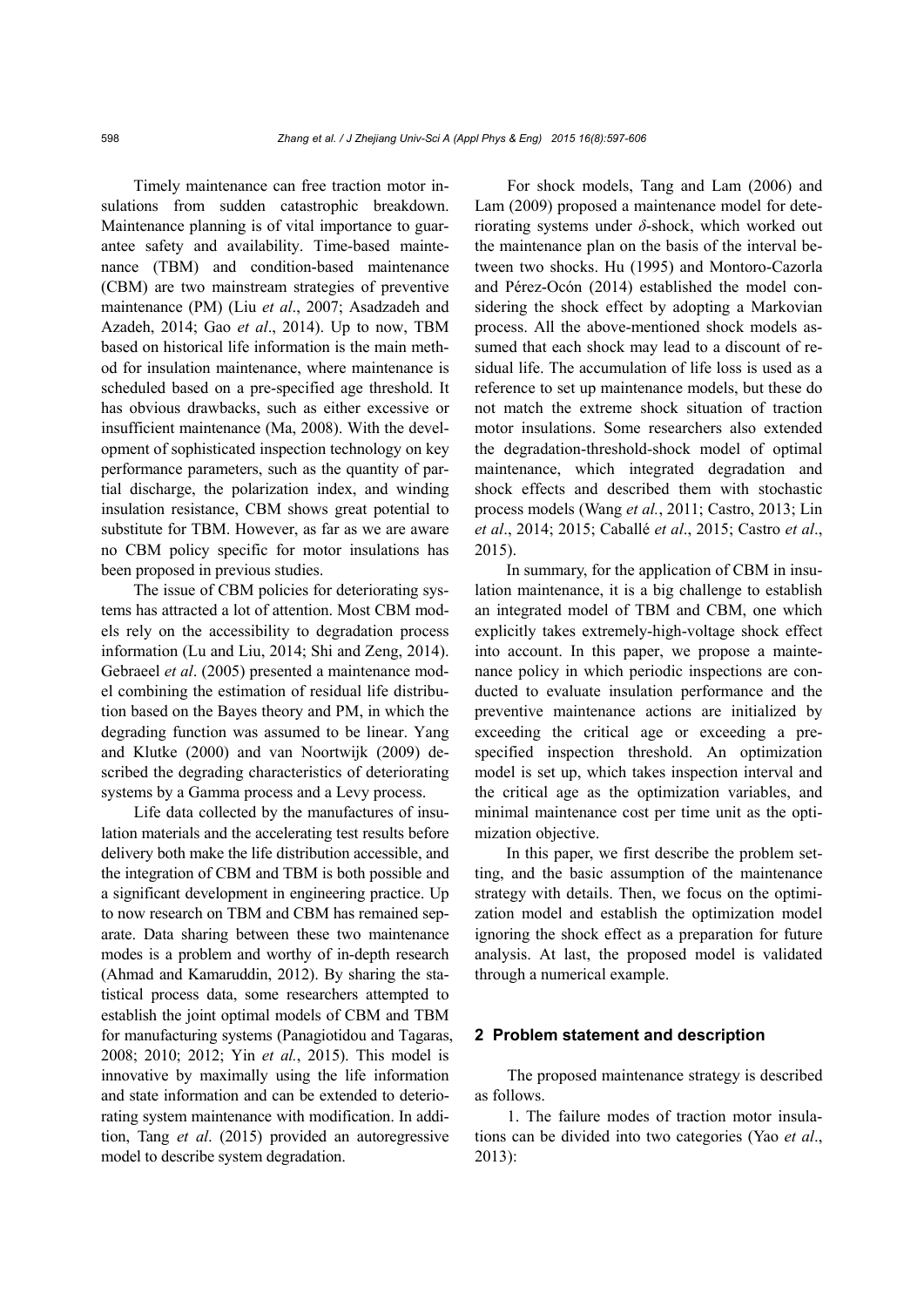Failure *a*: The first type of failure, the situation that functional failure occurs while inspection data does not reach or exceed the threshold value. A corrective maintenance (CM) should be executed.

Failure *b*: The second type of failure, the situation that inspection data reaches or exceeds the threshold value with no occurrence of functional failure. A PM should be executed.

Failure *a* is directly observable and selfannouncing, while Failure *b* can only be detected through offline inspections. Fig. 1 describes the operating and failure modes of traction motor insulations.



**Fig. 1 Operating and failure modes of insulations**

2. Traction motor insulations can work in two states, normal state and latent failure state. Latent failure state is a transition state between normal state and functional failure state. During this period, insulations have shifted from a stable period to an accelerating aging period, and their failure rate increases acutely, that is to say the probability that functional failure occurs in this state is higher than that in normal state.  $s = \{0, 1, 2\}$  is the state set of traction motor insulations, and states 0, 1, and 2 represent normal state, latent failure state, and functional failure state, respectively. When insulation is under state 1, the operation cost of traction motors will increase due to the decrease of motor efficiency. Under either state 0 or state 1, insulation can jump to state 2. Note that the probability of the jump from state 1 to state 2 is higher than that from state 0 to state 2. Fig. 2 clarifies the state transition mechanism, in which  $P_{\text{S}i}$  is the failure probability at state  $i$  ( $i=0, 1$ ) after each shock,  $f(t)$  is the probability density function (PDF) of the time from normal state to latent failure state,  $\varphi_0(t)$  is the PDF of the time to functional failure state in normal state, and  $\varphi_1(t)$  is the PDF of the time to functional failure state in latent failure state. The difference between Fig. 2 and the one proposed by Panagiotidou and Tagaras (2010) is that shocks are integrated into the state transition process.



**Fig. 2 State transition mechanism**

3. The offline inspections on the performance indicator are performed periodically (assuming inspection is perfect). Generally, the inspection times should be an arbitrary value independent of each other. However, the optimization model itself is already extremely complicated, and if we set the inspection times as arbitrary values, which may add more complexity to the optimization model, it is too hard to obtain a convergent solution in practice. So for practical feasibility, the inspection will be taken with a constant interval or the interval should obey a simple rule. In this study, a constant inspection interval is adopted to simplify the optimization model. When the performance of insulations is lower than the national standards, Failure *b* happens, and PM is called for to restore insulations to the normal state. For simplicity, we define the duration of *N* inspection intervals as the critical age, beyond which the failure rate of insulations will be unacceptably high. If insulations can survive *N* inspection intervals without any state transition or failure, a PM is scheduled to be carried out. Once Failure *a* happens, the motor has to stop without any delay and an emergency control mechanism should be launched to let other traction motors share its traction load. In this situation, CM is indispensable. Once a maintenance action is triggered, either PM or CM, an operation cycle ends and a replacement action is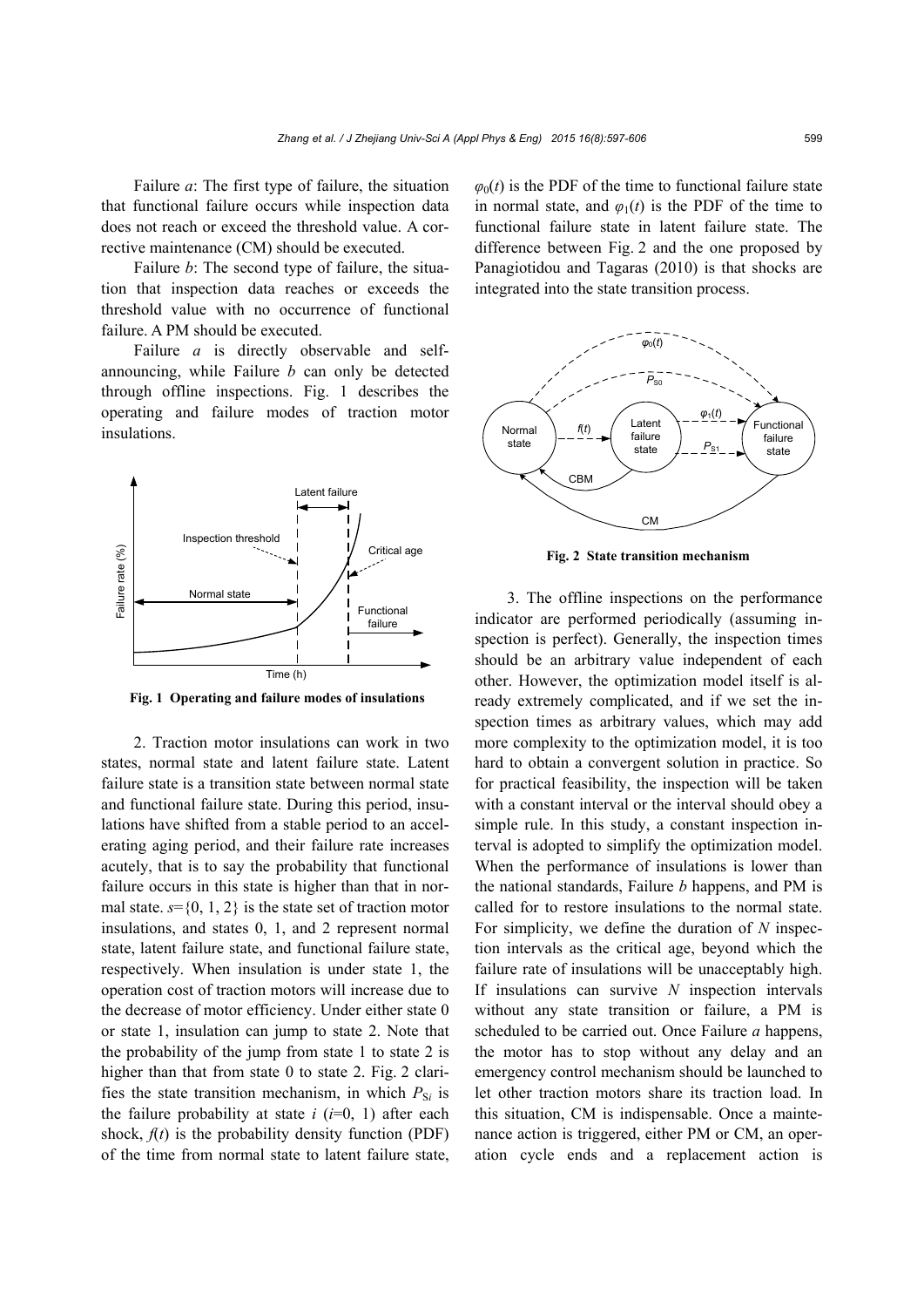performed due to the high safety requirement of high speed trains without considering the delivery time of spare parts. Insulations will restore to an "as-goodas-new" state after maintenance, which also indicates the start of a new operation cycle.

4. Insulation is subject to external random extremely-high-voltage shock which occurs according to a Poisson process with *λ* as the intensity parameter. The failure probability after each shock for state 0 is smaller than that for state 1  $(P_{S0} < P_{S1})$ . Here we ignore the influence of extreme shocks on insulation residual life (Chen and Li, 2008).

5.  $A(t_i) = \{a_0, a_1, a_2\}$  is the maintenance action set at time  $t_i$ , where  $a_0$  represents no maintenance action, and  $a_1$  and  $a_2$  are PM and CM, respectively.

6.  $E = \{E(T_0), E(T_1), P_{PM}, P_{CM}, T_C, T_N\}$  is the operation state parameter set.  $E(T_i)$  is the expected time at state  $i$  ( $i=0, 1$ ) in an operation cycle;  $P_{PM}$  and *P*CM are the probabilities to carry out PM and CM within one cycle, respectively;  $T<sub>C</sub>$  is the pre-defined critical age, and  $T_{\text{IN}}$  is the interval between two continuous inspections. Note that  $T_{\text{IN}}$  is a fixed value and  $T_{\rm C}$ = $NT_{\rm IN}$ .

7.  $C = \{C_0, C_1, C_{PM}, C_{CM}, C_N, CPT\}$  is the cost set.  $C_i$  is the operation cost at state  $i$  ( $i=0, 1$ ) and  $C_1 > C_0$ ;  $C_{PM}$ ,  $C_{CM}$ , and  $C_{IN}$  are the costs of one PM, one CM, and one inspection, respectively; and CPT is the operation cost per unit time within one cycle.

#### **3 Mathematical model development**

In this section, we will establish an optimization model for traction motor insulation maintenance, in which the minimal CPT in an operation cycle is regarded as the optimization objective. Since CPT is a function of the variables of  $N$  and  $T_{\text{IN}}$ , they are defined to be the decision variables with the constraints set as follows:  $\{T_{C} > T_{IN} > 0; C_1 > C_0 > 0; C_{CM} > C_{PM} > 0;$  $P_{S1} > P_{S0}$ ;  $N \geq 2$  }.

The expected operation time within one operation cycle comprises the expected operation time at state 0 and the expected operation time at state 1. The expected cost within one cycle includes the expected costs of operation at state 0, operation at state 1, inspections, PM, and CM.

Then, the objective function can be expressed as

$$
CPT = \frac{E(C)}{E(T)},
$$
 (1)

where  $E(C)$  and  $E(T)$  are the expected cost and expected operation time of one cycle, respectively, and

$$
E(C)=E(T_0)C_0 + E(T_1)C_1 + P_{PM}C_{PM}
$$
  
+  $P_{CM}C_{CM} + E(IN)C_{IN}$ ,  

$$
E(T)=E(T_0) + E(T_1),
$$

where  $E(\text{IN})$  is the expected number of inspections within one cycle.

In the rest of this section, we focus on the derivation of the variables in this model.

#### **3.1 Failure rate of insulations under shocks**

Suppose  $\Psi(t, i)$  is the survival cumulative distribution function (CDF) of insulations under highvoltage shocks in the duration of *t* when operating in state *i*. According to Poisson process theory, we can obtain

$$
\Psi(t,i) = \sum_{k=0}^{+\infty} \left[ \frac{(\lambda t)^k}{k!} e^{-\lambda t} (1 - P_{\rm S,i})^k \right] = \exp(-\lambda t P_{\rm S,i}). \quad (2)
$$

The failure CDF under shocks within period *t* at state  $i$  ( $i=0, 1$ ) is

$$
\overline{\varPsi}(t,i) = 1 - \varPsi(t,i),
$$

and the corresponding PDF is

$$
\phi(t, i) = \lambda P_{\rm Si} \exp(-\lambda t P_{\rm Si}).
$$

#### **3.2 State transition probability during a single inspection interval**

Suppose  $t_{i-1}$  ( $i \ge 1$ ) is the time when the  $(i-1)$ th inspection is taken, in which  $t_0$  means the initial time of a new operation cycle and at  $t_0$  insulations are asgood-as-new. Suppose  $s(t_i)$  is the state at time  $t_i$ , and if *s*(*ti*−1)=0, traction motor insulation will continue to work. In the duration of *ti*−1–*ti*, four scenarios may occur: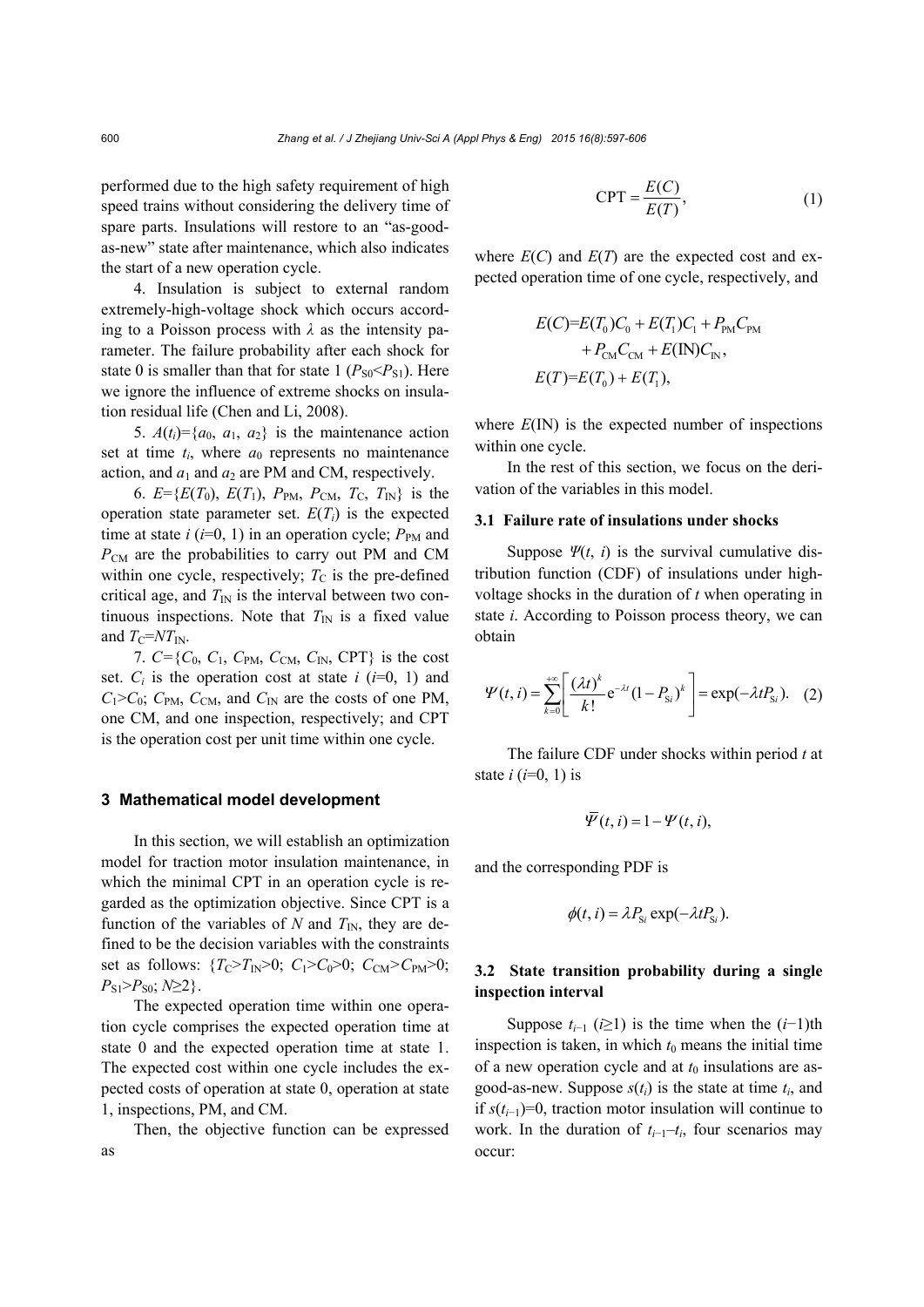(1) Scenario *a*: during the interval of  $t_{i-1}-t_i$ , no state transition occurs, that is to say  $s(t_i)=0$ . Then we can obtain the condition probability of occurrence of Scenario *a* as

$$
P_a^{t_i} = P\{s(t_i) = 0 | s(t_{i-1}) = 0
$$
  
\n
$$
\bigcup (\forall t \in (t_{i-1}, t_i], s(t) \neq 1 \cup s(t) \neq 2)\}
$$
  
\n
$$
= \frac{1 - \Phi_0(t_i)}{1 - \Phi_0(t_{i-1})} \frac{1 - F(t_i)}{1 - F(t_{i-1})} \frac{\Psi(t_i, 0)}{\Psi(t_{i-1}, 0)}
$$
  
\n
$$
= \frac{\overline{\Phi}_0(t_i)}{\overline{\Phi}_0(t_{i-1})} \frac{\overline{F}(t_i)}{\overline{F}(t_{i-1})} \Psi(T_{N}, 0),
$$
\n(3)

where  $F(t)$  is the CDF of the time from normal state to latent failure state,  $\Phi_0(t)$  is CDF of the time to functional failure state in normal state and  $\Phi_1(t)$  is the CDF of the time to functional failure state in latent failure state, and

$$
\overline{\Phi}_0(t) = 1 - \Phi_0(t),
$$
  

$$
\overline{F}(t_i) = 1 - F(t_i).
$$

(2) Scenario *b*: during the interval of  $t_{i-1}-t_i$ , the operation state starts at state 0 but ends at state 1, which means that one state transition from state 0 to state 1 occurs without the occurrence of functional failures. The condition probability of occurrence of Scenario *b* can be expressed by

$$
P_b^{t_i} = P\{s(t_i) = 1 | s(t_{i-1}) = 0 \cup (\forall t \in (t_{i-1}, t_i], s(t) \neq 2)\}
$$
  
= 
$$
\int_{t_{i-1}}^{t_i} \frac{f(t)}{\overline{F}(t_{i-1})} \frac{\overline{\Phi}_0(t)}{\overline{\Phi}_0(t_{i-1})} \frac{\overline{\Phi}_1(t_i)}{\overline{\Phi}_1(t)}
$$
  
 
$$
\cdot \Psi(t - t_{i-1}, 0) \Psi(T_{IN} - t + t_{i-1}, 1) dt,
$$

where

$$
\overline{\varPhi}_1(t) = 1 - \varPhi_1(t).
$$

(3) Scenario *c*: at some time between the interval of  $t_{i-1}-t_i$ , one functional failure happens without state transition from state 0 to state 1. The operation cycle is interrupted. Due to the fact that the probability that functional failure resulting from both the internal factors and shocks simultaneously is quite slim, it is ignored to simplify calculation. The condition probability of occurrence of Scenario *c* is given by

$$
P_c^{t_i} = P(s(t_i) = 2 | s(t_{i-1}) = 0 \cup (\forall t \in (t_{i-1}, t_i], s(t) \neq 1)
$$
  
\n
$$
= \int_{t_{i-1}}^{t_i} \frac{\overline{F}(t)}{\overline{F}(t_{i-1})} \left[ \frac{\varphi_0(t)}{\overline{\varphi}_0(t_{i-1})} \Psi(t - t_{i-1}, 0) + \frac{\overline{\varphi}_0(t)}{\overline{\varphi}_0(t_{i-1})} \phi(t - t_{i-1}, 0) \right] dt.
$$
  
\n(5)

(4) Scenario *d*: at some time between the interval of  $t_{i-1}$ – $t_i$ , one state transition from state 0 to state 1 happens and then one state transition from state 1 to state 2 takes place in order, when the operation cycle is interrupted. The condition probability of occurrence of Scenario *d* is given by

$$
P_d^{t_i} = P\{s(t_i) = 2 | s(t_{i-1}) = 0
$$
  
\n
$$
\bigcup (\forall t \in (t_{i-1}, t'], s(t) = 1)
$$
  
\n
$$
\bigcup (\forall t \in (t', t_i], s(t) = 2\}
$$
  
\n
$$
= \int_{t_{i-1}}^{t_i} \Delta_1 \int_t^{t_i} \Delta_2 dt' dt,
$$
\n(6)

where

(4)

$$
\Delta_{1} = \frac{f(t)}{\overline{F}(t_{i-1})} \frac{\overline{\Phi}_{0}(t)}{\overline{\Phi}_{0}(t_{i-1})} \Psi(t - t_{i-1}, 0),
$$
  

$$
\Delta_{2} = \left[ \frac{\varphi_{1}(t')}{\overline{\Phi}_{1}(t)} \Psi(t'-t, 1) + \frac{\overline{\Phi}_{1}(t')}{\overline{\Phi}_{1}(t)} \phi(t'-t_{i-1}, 1) \right].
$$

### **3.3 Mathematical models for the variables in the optimization model**

3.3.1 Expected time at state 0 within a cycle

The expected time at state 0 for traction motor insulations in a cycle includes the following three parts:

(1) No state transition happens in a cycle, and the expected time at state 0 is represented by  $T_0^0$ ;

(2) One state transition from state 0 to state 1 happens while no state transition from state 0 to state 2 happens, and the expected time at state 0 is represented by  $T_0^1$ ;

(3) One state transition from state 0 to state 2 happens while no state transition from state 0 to state 1 happens, and the expected time at state 0 is represented by  $T_0^2$ .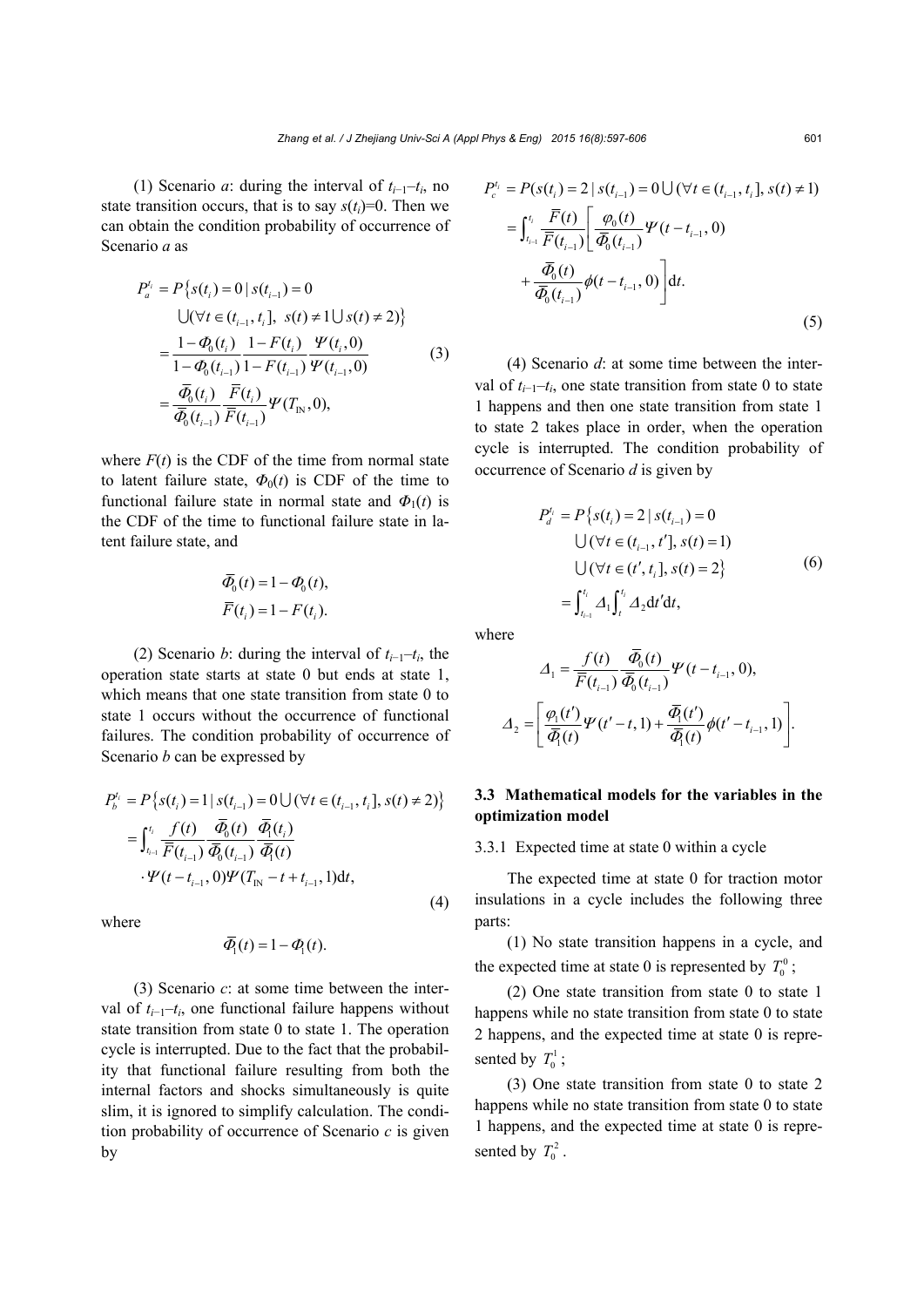Then the expected time at state 0 yields the following expression:

$$
E(T_0) = T_0^0 + T_0^1 + T_0^2, \tag{7}
$$

where

$$
T_0^0 = T_{\rm C} \overline{F}(T_{\rm C}) \overline{\Phi}_0(T_{\rm C}) \Psi(T_{\rm C}, 0),
$$
  
\n
$$
T_0^1 = \int_0^{T_{\rm C}} tf(t) \overline{\Phi}_0(t) \Psi(t, 0) \mathrm{d}t,
$$
  
\n
$$
T_0^2 = \int_0^{T_{\rm C}} t \overline{F}(t) \Big[ \varphi_0(t) \Psi(t, 0) + \overline{\Phi}_0(t) \phi(t, 0) \Big] \mathrm{d}t,
$$

and after simplification, we can obtain

$$
E(T_0) = \int_0^{T_{\rm C}} \overline{\Phi}_0(t) \overline{F}(t) \Psi(t,0) \mathrm{d}t. \tag{8}
$$

#### 3.3.2 Expected time at state 1 in a cycle

If the inspection at time *ti−*1 is completed with a result that insulation is at state 0, we obtain the expression of the probability of its occurrence

$$
P(S_0^{t_{i-1}}) = P_a^{t_{i-1}} \overline{F}(t_{i-2}) \overline{\Phi}_0(t_{i-2}) \Psi(t_{i-2}, 0)
$$
  
=  $\overline{F}(t_{i-1}) \overline{\Phi}_0(t_{i-1}) \Psi(t_{i-1}, 0).$ 

If and only if Scenario *b* or Scenario *d* happens during  $t_{i-1}-t_i$ , there exists time that insulation is at state 1. The expression of the expected time at state 1 during  $t_{i-1}-t_i$  is given by

$$
E(T_{1i}) = P(S_0^{t_{i-1}}) \int_{t_{i-1}}^{t_i} \left[ P_b^{t_i} (t_i - t) + \Delta_1 \int_t^{t_i} \Delta_2 (t' - t) dt' \right] dt.
$$
\n(9)

For the whole cycle, the expression of the expected time at state 1 is given by

$$
E(T_1) = \sum_{i=1}^{N} E(T_{1i}).
$$
\n(10)

#### 3.3.3 Probability of PM and CM in a cycle

PM is called for in the following two situations: Situation *a*: insulation is detected to be at state 1 through the periodic inspection.

Situation *b*: after *N* inspection intervals, no state transition happens but insulation is unacceptable. Then a PM is processed.

Through the above analysis, it can be seen that the probability that Situation *a* happens is equal to the summation of Scenario *b* happens in each inspection interval, and then it can be derived as

$$
P_{\rm PM}^a = \sum_{i=1}^N P_b^{t_i}.
$$
 (11)

Then we can obtain the probability that PM is called for in a cycle as follows:

$$
P_{\rm PM} = \sum_{i=1}^{N} P_b^{t_i} + P(S_0^{t_N}), \tag{12}
$$

where  $P(S_0^{t_i})$  is the probability of being at state 0 at time *ti*.

Because a cycle will end when either a PM or a CM is launched, it is clear that

$$
P_{\rm CM} = 1 - P_{\rm PM}.\tag{13}
$$

#### 3.3.4 Expected number of inspections in a cycle

When the inspection at time  $t_{i-1}$  is completed, if and only if Scenario *a* or Scenario *b* happens, the inspection at time  $t_i$  is called for, whose probability can be represented by

$$
P_{t_i}^{\text{IN}} = P(S_0^{t_{i-1}})(P_a^{t_i} + P_b^{t_i}).
$$

So the expected number of inspections within one cycle is

$$
E(\text{IN}) = \sum_{i=1}^{m} P(S_0^{t_{i-1}})(P_a^{t_i} + P_b^{t_i}), \quad m \ge 2. \tag{14}
$$

#### **4 Special case**

The above section describes the optimal maintenance model combining TBM with CBM, in which the shock effect is taken into account. In this part, we will establish the model of merely integrating TBM and CBM without the shock effect as a special case for future comparison of their efficiency and analyzing the effect of the shock parameter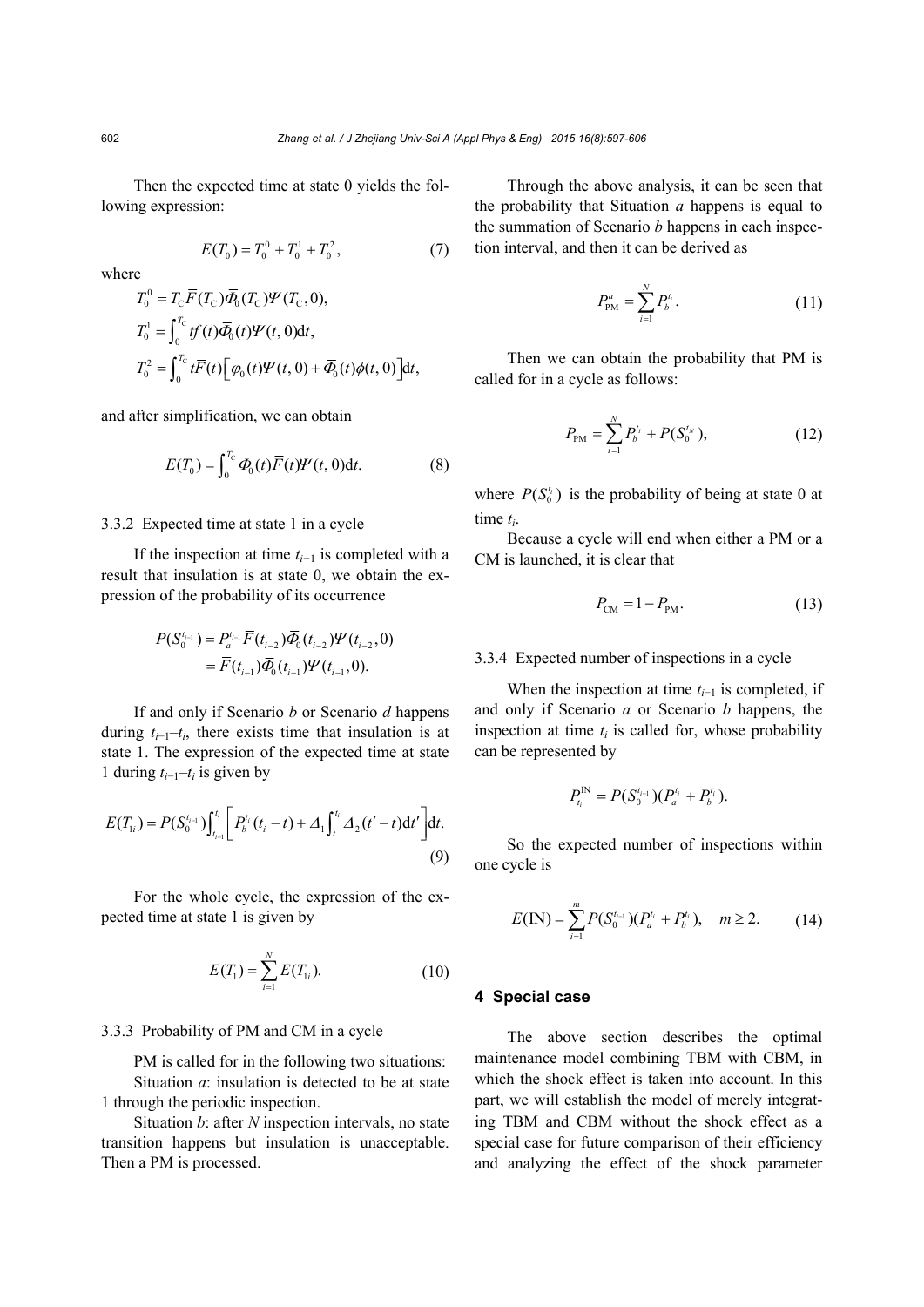variations on optimization solutions. In the following section, we will put a  $\land$  above the variables to differentiate from the ones used in previous sections. For example,  $\hat{P}_{PM}$  stands for the probability to carry out PM within one cycle in the model without considering the shock effect.

The mathematical model under such circumstance is shown as follows.

### **4.1 State transition probability within one inspection interval**

Scenario *a*:

$$
\hat{P}_a^{t_i} = \frac{\overline{\Phi}_0(t_i)}{\overline{\Phi}_0(t_{i-1})} \frac{\overline{F}(t_i)}{\overline{F}(t_{i-1})}.
$$

Scenario *b*:

$$
\hat{P}_{b}^{t_i} = \int_{t_{i-1}}^{t_i} \frac{f(t)}{\overline{F}(t_{i-1})} \frac{\overline{\tilde{\varPhi}_0}(t)}{\overline{\tilde{\varPhi}_0}(t_{i-1})} \frac{\overline{\tilde{\varPhi}}(t_i)}{\overline{\tilde{\varPhi}}_1(t)} dt.
$$

Scenario *c*:

$$
\hat{P}_c^{t_i} = \int_{t_{i-1}}^{t_i} \frac{\overline{F}(t)}{\overline{F}(t_{i-1})} \frac{\varphi_0(t)}{\overline{\varPhi}_0(t_{i-1})} dt.
$$

Scenario *d*:

$$
\hat{P}_d^{t_i} = \int_{t_{i-1}}^{t_i} \hat{A}_1 \int_t^{t_i} \hat{A}_2 dt' dt,
$$

where

$$
\hat{\Delta}_1 = \frac{f(t)}{\overline{F}(t_{i-1})} \frac{\overline{\Phi}_0(t)}{\overline{\Phi}_0(t_{i-1})},
$$

$$
\hat{\Delta}_2 = \frac{\varphi_1(t')}{\overline{\Phi}_1(t)}.
$$

### **4.2 Mathematical models for the variables in optimization model**

The expected time of one cycle is

$$
E(\hat{T})=E(\hat{T}_0)+E(\hat{T}_1),
$$

where

$$
E(\hat{T}_0) = \int_0^{T_C} \overline{\Phi}_0(t) \overline{F}(t) dt,
$$
  
\n
$$
E(\hat{T}_1) = \sum_{i=1}^N E(\hat{T}_{1i}),
$$
  
\n
$$
E(\hat{T}_{1i}) = \hat{P}(S_0^{t_{i-1}}) \Bigg[ \int_{t_{i-1}}^{t_i} \hat{P}_b^{t_i}(t_i - t) dt + \int_{t_{i-1}}^{t_i} \hat{A}_1 \int_t^{t_i} \hat{A}_2(t' - t) dt' dt \Bigg].
$$

## **4.3 Probability of PM, CM, and the expected number of inspections in one cycle**

The probability of PM and CM, and the expected number of inspections in one cycle are

$$
\hat{P}_{\text{PM}}^a = \sum_{i=1}^N \hat{P}_b^{t_i},
$$

$$
\hat{P}_{\text{CM}} = 1 - \hat{P}_{\text{PM}},
$$

$$
E(\text{IN}) = \sum_{i=1}^{m-1} \hat{P}(\hat{S}_0^{t_{i-1}})(\hat{P}_a^{t_i} + \hat{P}_b^{t_i}), \quad m \ge 2.
$$

#### **5 Numerical investigation and discussion**

Our numerical example used the data from a specific kind of insulation material for traction motors. A primary assumption is that the times for state transitions all follow a Weibull distribution. The time unit is 10000 h. The shape parameters and scale parameters are  $(2.198, 96.542)$  for state 0 to state 1, (2.653, 41.737) for state 1 to state 2, and (2.207, 89.246) for state 0 to state 2. The failure rates under extreme shock are 0.0021 and 0.0057 at state 0 and state 1, respectively.

The basic objective of maintenance optimization is to avoid both excessive and insufficient maintenance and finally reach the best compromise between maintenance cost and reliability. Using the above data, we can obtain the mapping relationship among CPT,  $T_{IN}$ , and N as shown in Fig. 3. It can be observed that:



**Fig. 3** Mapping relationship among CPT,  $T_{IN}$ , and  $N$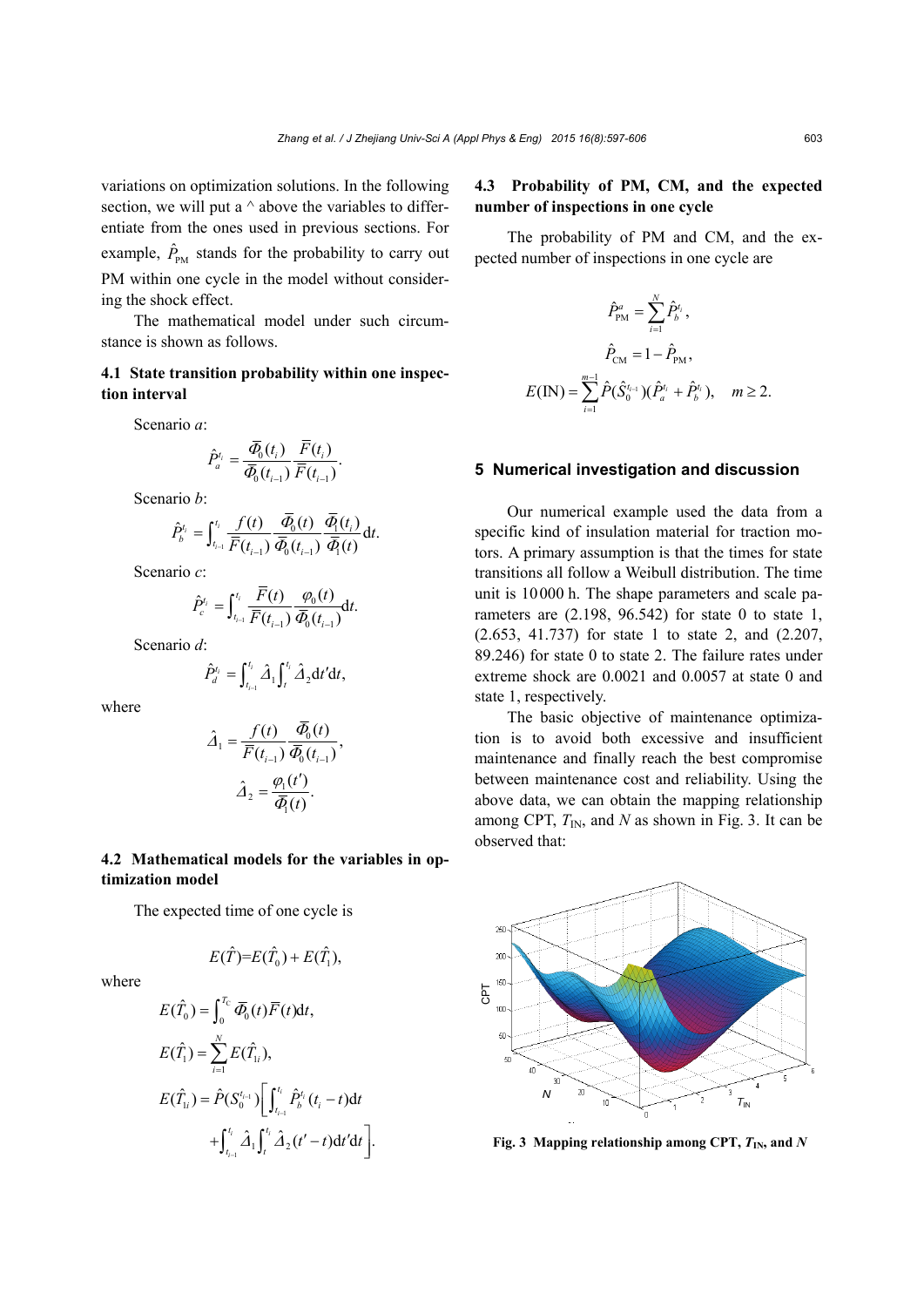1. The convexity of the surface indicates that there exists an optimal set of *N* and  $T_{\text{IN}}$ .

2. The CPT of the proposed model is much higher with a small *N*, which results from the poor availability of traction motor insulations and excessively frequent PM. In this case, excessive maintenance occurs.

3. For very large *N*, the maintenance strategy turns into a total CBM model. Furthermore, if  $T_{\text{IN}}$  is large simultaneously, both the life information and the condition monitoring information are given up. This maintenance transfers to a pure CM strategy and is inevitably costly.

4. At the optimal point, operation cost and failure risk reach the best tradeoff. It can be observed that from this point, with the increase of  $T_{\text{IN}}$  and *N*, the risk of sudden functional failure increases greatly because of insufficient maintenance, which will finally lead to expensive CM.

The optimal solutions for  $T_{\text{IN}}$  and *N* are 1.48 and 12, respectively, and the critical age is 17.76. In this case, the optimization solution  $\hat{T}_{N}$  and  $\hat{N}$  for the special case are 1.65 and 14, respectively, and the critical age is 23.1.

The influence of shock parameters on the maintenance strategy is another crucial concern. By varying the values of  $\lambda$  and  $P_{\text{Si}}$ , a group of solutions, listed in Table 1, is obtained. *C*% indicates the cost decrease percent between the CPT of the proposed model and that of the optimal solution of the special case. We can observe that:

1. According to the 1st set of data in Table 1, for small values of shock frequency as well as small failure rate after shocks, the proposed model is very close to the special case. However, for high frequency of shocks as well as high failure rates after shocks, such as the No. 8 dataset, the pre-defined critical age is too short to fulfill the availability requirements, and it is too expensive to operate under such a situation. It can be concluded that the traction motors are inadequate for working in this case.

2.  $T_{\text{IN}}$  is more susceptible to the difference between  $P_{S0}$  and  $P_{S1}$ . With an increasing difference, more frequent inspections are demanded. In state 1, shocks are more inclined to lead to functional failure and more frequent inspections should be performed to avoid the operation in state 1.

3. With the increase of the frequency of shocks and failure rate, the optimal critical age decreases. More shocks may lead to the increase of the probability of high-cost CM, and therefore the critical age should be reduced to lower the probability of CM provoked by time-related internal factors.

4. Comparing with the optimization solution of the special case, both  $T_{\text{IN}}$  and  $T_{\text{C}}$  are diminished. That means the system will operate under insufficient maintenance if the maintenance strategy obtained from the model of the special case is selected. This may bring about a higher risk of sudden breakdown. With the increase of the shock parameters, the impact of shocks on maintenance strategies becomes more remarkable, and the strategy may even eventually mislead the maintenance actions.

**Table 1 Optimization solutions**

|              | No. $\lambda$ | $P_{S0}$               | $P_{S1}$ N                  |    | $T_{\rm IN}$ | $T_{\rm C}$ | $C\%$  |
|--------------|---------------|------------------------|-----------------------------|----|--------------|-------------|--------|
| $\mathbf{1}$ |               |                        | $0.01$ $0.0004$ $0.0007$ 14 |    | 1.60         | 22.40       | 0.74%  |
|              |               |                        | 2 0.02 0.0017 0.0153 16     |    | 1.21         | 19.36       | 3.84%  |
|              |               |                        | 3 0.02 0.0021 0.0029 13     |    | 1.58         | 20.54       | 4.03%  |
|              |               |                        | 4 0.02 0.0150 0.0200 12     |    | 1.39         | 16.68       | 5.76%  |
|              |               |                        | 5 0.05 0.0021 0.0057 12     |    | 148          | 17.76       | 5.38%  |
|              |               | $6$ 0.20 0.0004 0.0007 |                             | 13 | 1.57         | 20.41       | 1.65%  |
|              |               | $0.20 \quad 0.0170$    | 0.0650                      | 9  | 138          | 12.42       | 13.70% |
| 8            |               | 1.00 0.1000 0.1200     |                             | 4  | 1.31         | 5.24        | 40.70% |

#### **6 Conclusions**

We developed an optimization model of PM strategy for traction motor insulations, which combines TBM and CBM as well as taking random shocks into account.

The primary contribution of this study is to work out a feasible and practical CBM strategy for traction motor insulations based on their operating characteristics. Through periodic inspections, an operating mechanism comprising two failure modes and three operating states is proposed, which can make the best use of historic life information and inspection information. Moreover, it can overcome the drawbacks of excessive and insufficient maintenance of traditional time-based maintenance schemes.

Another main contribution is to take extreme shock effect into account in the maintenance model.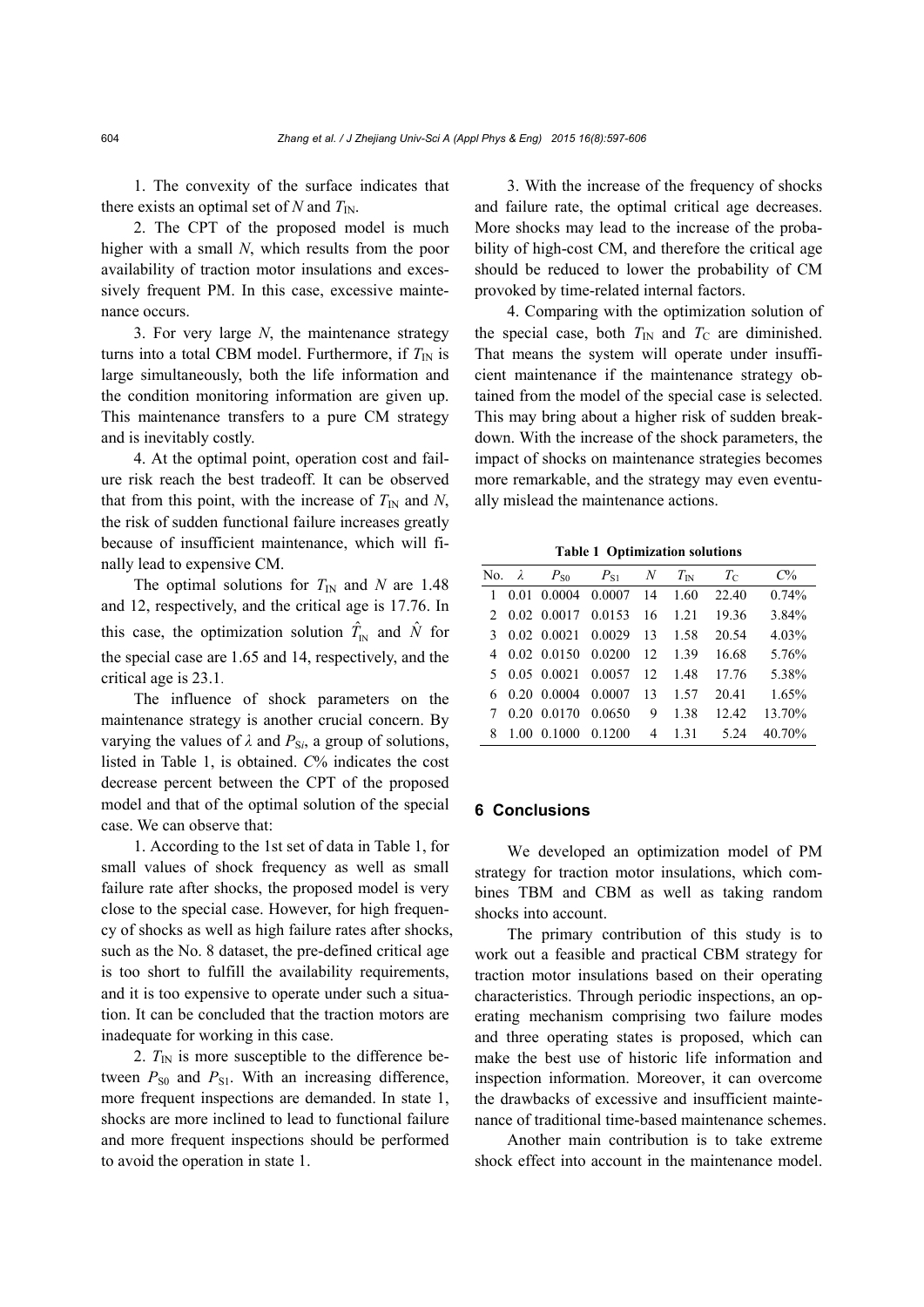Traction motor insulation is different from normal deteriorating systems because of suffering random extreme shock load during operation. In the proposed model, extreme shocks following a Poisson process are integrated into the maintenance model, which ultimately increases the accuracy of the maintenance model.

Numerical investigation validates that by taking shock effect into account, insulations can operate at a lower risk of catastrophic breakdown, and the operating cost is reduced considerably.

#### **References**

- Ahmad, R., Kamaruddin, S., 2012. An overview of timebased and condition-based maintenance in industrial application. *Computer & Industrial Engineering*, **63**(1): 135-149. [doi:10.1016/j.cie.2012.02.002]
- Asadzadeh, S.M., Azadeh, A., 2014. An integrated systemic model for optimization of condition-based maintenance with human error. *Reliability Engineering & System Safety*, **124**:117-131. [doi:10.1016/j.ress.2013.11.008]
- Caballé, N.C., Castro, I.T., Pézrez, C.J., *et al.*, 2015. A condition-based maintenance of a dependent degradationthreshold-shock model in a system with multiple degradation processes. *Reliability Engineering & System Safety*, **134**:98-109. [doi:10.1016/j.ress.2014.09.024]
- Castro, I.T., 2013. An age-based maintenance strategy for a degradation-threshold-shock-model for a system subjected to multiple defects. *Asia-Pacific Journal of Operational Research*, **30**(05):1350016-1350029. [doi:10. 1142/S0217595913500164]
- Castro, I.T., Caballé, N.C., Pérez, N.C., 2015. A conditionbased maintenance for a system subject to multiple degradation processes and external shocks. *International Journal of Systems Science*, **46**(9):1692-1704. [doi:10. 1080/00207721.2013.828796]
- Chen, J.Y., Li, Z.H., 2008. An extended extreme shock maintenance model for a deteriorating system. *Reliability Engineering & System Safety*, **93**(8):1123-1129. [doi:10. 1016/j.ress.2007.09.008]
- Fang, Y.T., 2011. On China's high-speed railway technology. *Journal of Zhejiang University-SCIENCE A (Applied Physics & Engineering)*, **12**(12):883-884. [doi:10.1631/ jzus.A11GT000]
- Gao, Y.C., Feng, Y.X., Tan, J.R., 2014. Multi-principle preventive maintenance: a design-oriented scheduling study for mechanical systems. *Journal of Zhejiang University-SCIENCE A (Applied Physics & Engineering)*, **15**(11): 862-872. [doi:10.1631/jzus.A1400102]
- Gebraeel, N.Z., Lawley, M.A., Li, R., *et al.*, 2005. Residual life distributions from component degradation signals: a Bayesian approach. *IIE Transactions*, **37**(6):543-557. [doi:10.1080/07408170590929018]
- Hu, Q.Y., 1995. The optimal replacement of Markov deteriorative under stochastic shocks. *Microelectronics Reliability*, **35**(1):27-31. [doi:10.1016/0026-2714(94)00074-X]
- Lam, Y., 2009. A geometric process *δ*-shock maintenance model. *IEEE Transactions on Reliability*, **58**(2):389-396. [doi:10.1109/TR.2009.2020261]
- Lin, Y.H., Li, Y.F., Zio, E., 2014. Multi-state physics model for the reliability assessment of a component under degradation processes and random shocks. ESREL, Amsterdam, the Netherlands, p.1-7.
- Lin, Y.H., Li, Y.F., Zio, E., 2015. Integrating random shocks into multi-state physics models of degradation processes for component reliability assessment. *IEEE Transactions on Reliability*, **64**(1):154-166. [doi:10.1109/TR.2014. 2354874]
- Liu, B.Y., Fang, Y.T., Wei, J.X., *et al.*, 2007. Inspectionreplacement policy of system under predictive maintenance. *Journal of Zhejiang University-SCIENCE A*, **8**(3): 495-500. [doi:10.1631/jzus.2007.A0495]
- Lu, X.F., Liu, M., 2014. Hazard rate function in dynamic environment. *Reliability Engineering & System Safety*, **130**:50-60. [doi:10.1016/j.ress.2014.04.020]
- Ma, H.Z., 2008. Motor State Monitoring and Fault Diagnosis. China Machine Press, Beijing, China, p.354-370 (in Chinese).
- Montoro-Cazorla, D., Pérez-Ocón, R., 2014. A reliability system under different types of shock governed by a Markovian process and maintenance policy *K*. *European Journal of Operational Research*, **235**(3):636-642. [doi:10.1016/j.ejor.2014.01.021]
- Panagiotidou, S., Tagaras, G., 2008. Evalution of maintenance policies for equipment subject to quality shifts and failures. *International Journal of Production Research*, **46**(20):5761-5779. [doi:10.1080/00207540601182260]
- Panagiotidou, S., Tagaras, G., 2010. Statistical process control and condition based maintenance: a meaningful relationship through data sharing. *Production and Operations Management*, **19**(2):156-171. [doi:10.1111/j.1937-5956. 2009.01073.x]
- Panagiotidou, S., Tagaras, G., 2012. Optimal integrated process control and maintenance under general deterioration. *Reliability Engineering & System Safety*, **104**:58-70. [doi:10.1016/j.ress.2012.03.019]
- Shi, H., Zeng, J.C., 2014. Preventive maintenance strategy based on life prediction. *Computer Integrated Manufacturing Systems*, **20**(5):1133-1140 (in Chinese).
- Tang, D.Y., Makis, V., Jafari, L., *et al.*, 2015. Optimal maintenance policy and residual life estimation for a slowly degrading system subject to condition monitoring. *Reliability Engineering & System Safety*, **134**:198-207. [doi:10.1016/j.ress.2014.10.015]
- Tang, Y.Y., Lam, Y., 2006. A *δ*-shock maintenance model for deteriorating system. *European Journal of Operational Research*, **168**(2):541-556. [doi:10.1016/j.ejor.2004.05. 006]